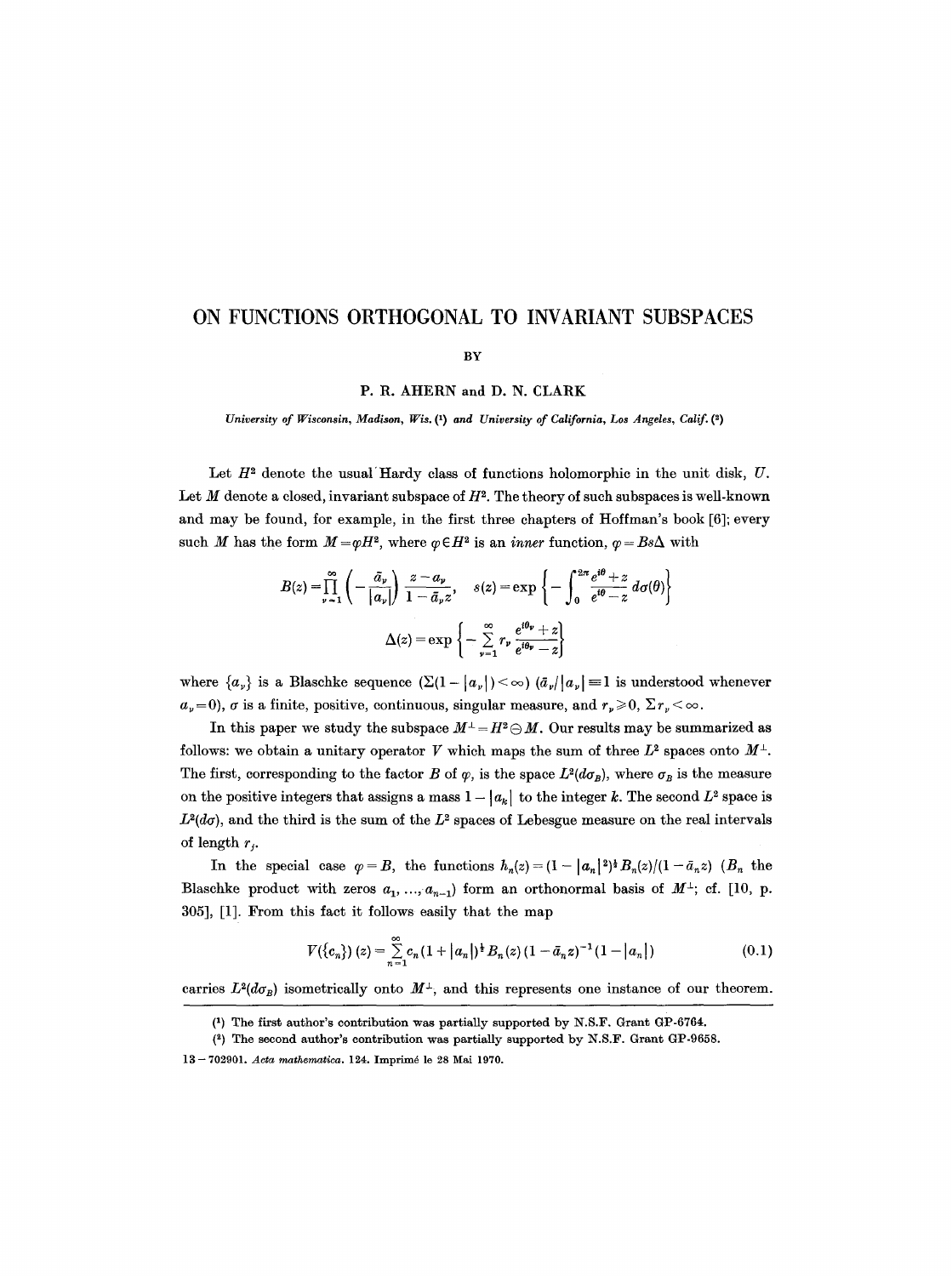In the very special case  $\varphi = \Delta$ ,  $r_y = 0$  ( $\nu = 1$ ) and  $\theta_1 = 0$ , our operator V reduces to the unitary operator defined by Sarason in [8].

When  $\varphi = s$ , the form of V represents a direct generalization of (0.1):

$$
(Vc(\lambda))(z) = \int_0^{2\pi} c(\lambda) \sqrt{2} s_\lambda(z) (1 - e^{-i\lambda} z)^{-1} d\sigma(\lambda), \qquad (0.2)
$$

where  $s_2(z)$  denotes the inner function

$$
s_{\lambda}(z) = \exp\bigg\{-\int_0^{\lambda} \frac{e^{i\theta} + z}{e^{i\theta} - z} d\sigma(\theta)\bigg\}.
$$
 (0.3)

In Part I of this paper we develop the various properties of V, first, when  $\varphi = s$  (Section 1) then, when  $\varphi = \Delta$  (Section 2) and finally (Section 3) for the general case. In Section 4, we present for  $V$  an inversion formula of the usual type for such transforms.

Part II is devoted to applieatiohs. In Section 5 we study the form of the operator  $V^*$  TV, where T is the restricted shift

$$
Tf = Pzf, \quad f \in M^{\perp}.
$$

Here P denotes the projection (1) of  $H^2$  onto  $M^{\perp}$ . We show, for example, that T is the sum of a normal operator and a Hilbert-Schmidt operator. We also study spectral properties of functions of T. In Section 6 we give applications of our results to the density of certain functions in  $M^{\perp}$ .

We were first led to seek a continuous analogue of  $(0,1)$  by consideration of Section 4 of [1]. Reciprocally, the results presented here can be used to give a more transparent approach to the theory developed there. The details of this approach, however, will not be included in the present paper.

### **Part I**

1. Continuous singular subspaces. In this section, we prove that the operator defined in (0.2) is a unitary isometry of  $L^2(d\sigma)$  onto  $M^{\perp}$  (where  $\varphi(z) = s(z)$  is completely determined by  $\sigma$ ).

Several special functions in  $L^2(d\sigma)$  will be of importance. One is  $s_\lambda$ , as defined in (0.3), where  $z \in U$  is fixed. Another function is the function  $\sigma(\lambda)$  which denotes the  $\sigma$ -measure of the interval  $(0, \lambda)$ . A third important function for us will be

$$
c_{\mu,\eta}(\lambda) = \chi_{\mu,\eta}(\lambda) e^{-\sigma(\lambda)}
$$

*<sup>(1)</sup> Projection* always means orthogonal projection.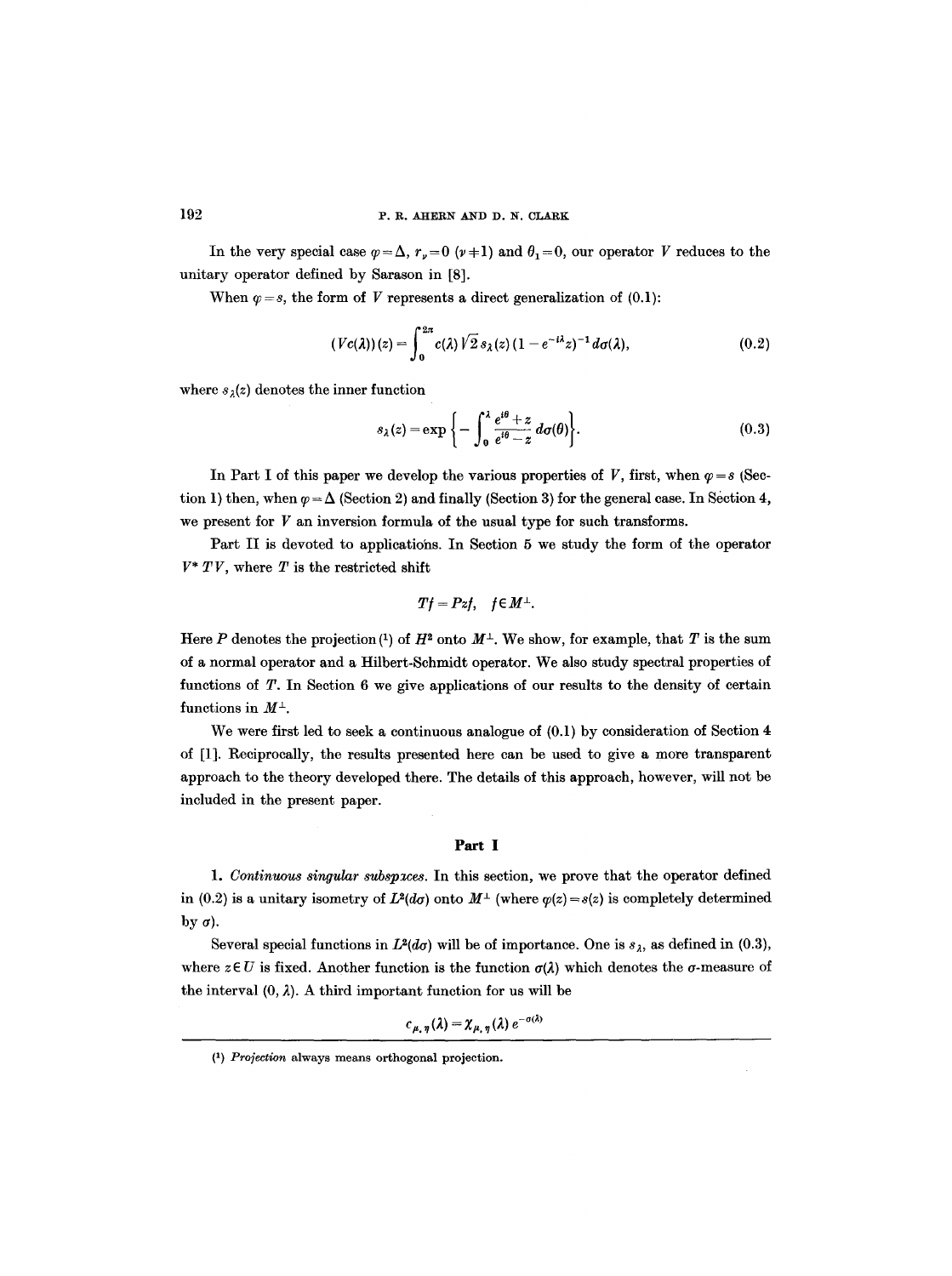where  $\chi_{\mu,\eta}$  is the characteristic function of the interval  $[\mu, \eta)$ . In fact it is easy to compute the norm of  $c_{\mu,\eta}(\lambda)$  in  $L^2(d\sigma)$ .

$$
||c_{\mu,\eta}(\lambda)||^2 = \int_{\mu}^{\eta} e^{-2\sigma(\lambda)} d\sigma(\lambda) = \frac{1}{2} (e^{-2\sigma(\mu)} - e^{-2\sigma(\eta)}).
$$

Concerning the set D, by which we denote the span of all  $c_{\mu,n}(\lambda)$ , for  $0 \le \mu \le n \le 2\pi$ , we have the following

LEMMA 1.1. *D* is dense in  $L^2(d\sigma)$ .

*Proof.* Let [a, b] be an interval in [0,  $2\pi$ ], and let  $\chi(\lambda)$  denote the characteristic function of [a, b]. We will prove that  $\chi(\lambda)$  is a limit of functions in D. Now for any interval  $(\mu, \eta], D$  contains the function  $\chi_{\mu, \eta}(\lambda) e^{-\sigma(\mu, \lambda)} = e^{\sigma(\mu)} c_{\mu, \eta}$ . Thus, if [a, b] is divided into subintervals  $I_i = [\mu_i, \eta_i)$ , such that  $\sigma(I_i) \leq \varepsilon$ , then D contains functions which are closer to I than  $1 - e^{-\varepsilon}$  on  $I_+$  and 0 elsewhere. Clearly the sum of such functions approximates  $\chi(\lambda)$ uniformly (and hence in  $L^2(d\sigma)$ ).

Now we can prove

THEOREM 1.1. The operator V defined in (0.2) maps  $L^2(d\sigma)$  isometrically onto  $(sH^2)^{\perp}$ .

*Proof.* It is clear that V is a linear map of  $L^2(d\sigma)$  into the space of functions holomorphie in U. We begin by showing that V restricted to  $D$  is an isometry into  $H^2$ .

To compute  $Vc_{\mu,\eta}$ , we notice that, for fixed z, the measure  $d(s_{\lambda}(z)e^{-\sigma(\lambda)})$  is absolutely continuous with respect to  $\sigma$ , and

$$
d(s_{\lambda}(z)e^{-\sigma(\lambda)}) = -2e^{-\sigma(\lambda)}s_{\lambda}(z)(1-e^{-i\lambda}z)^{-1}d\sigma(\lambda).
$$
 (1.1)

Integrating (1.I), we obtain

$$
(Vc_{\mu,\eta})(z) = \sqrt{2} \int_{\mu}^{\eta} e^{-\sigma(\lambda)} s_{\lambda}(z) (1 - e^{-i\lambda} z)^{-1} d\sigma(\lambda) = -\frac{1}{\sqrt{2}} \int_{\mu}^{\eta} d(s_{\lambda}(z) e^{-\sigma(\lambda)})
$$
  
=  $\frac{1}{\sqrt{2}} (s_{\mu}(z) e^{-\sigma(\mu)} - s_{\eta}(z) e^{-\sigma(\eta)})$ . (1.2)

Now, it is easy to verify that the function

$$
s_{\mu}(z)e^{-\sigma(\mu)} - s_{\eta}(z)e^{-\sigma(\eta)} = s_{\mu}(z)s_{\mu}(0) - s_{\eta}(z)s_{\eta}(0)
$$

is the projection onto  $(s_n H^2)^{\perp} \ominus (s_\mu H^2)^{\perp}$  of the function 1, and hence the square of its norm is given by its inner product with 1, i.e. its value at  $z = 0$ . This yields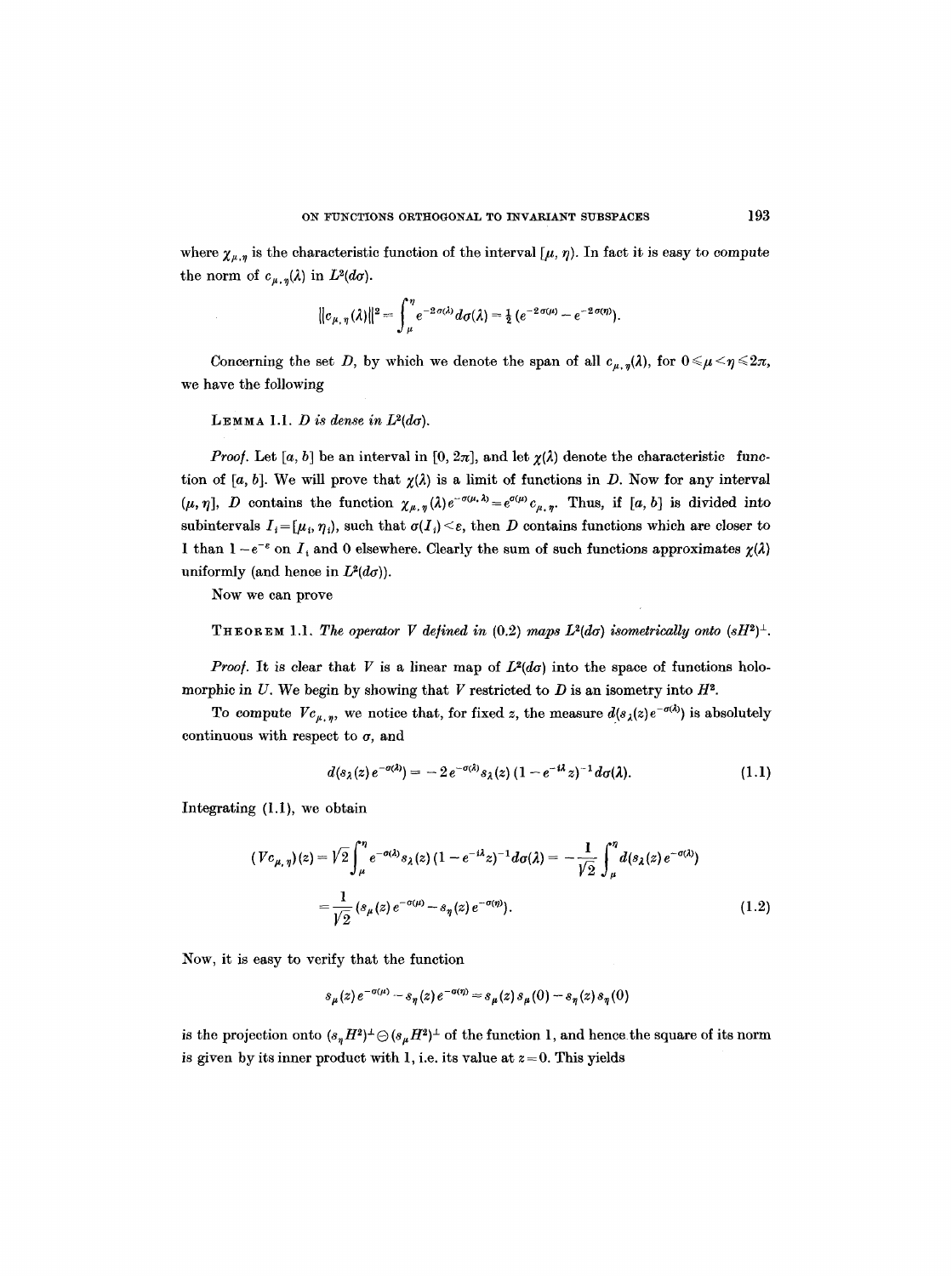$$
||Vc_{\mu,\eta}||^2 = \frac{1}{2} (s_{\mu}(0)^2 - s_{\eta}(0)^2),
$$

and this, as we have seen, is equal to the  $L^2(d\sigma)$ -norm of  $c_{\mu, \eta}$ .

To extend this result to D, note that if  $[\mu, \eta]$  and  $[\nu, \tau)$  are disjoint intervals, then  $c_{\mu,\eta}$  and  $c_{\nu,\tau}$  are orthogonal, as are  $Vc_{\mu,\eta}$  and  $Vc_{\nu,\tau}$ . Furthermore, any finite linear combination of such  $c_{\mu, \eta}$  can be rewritten so that the terms in the sum are pairwise orthogonal. Thus V maps D isometrically into  $M^{\perp}$ .

It remains only to show that V maps  $L^2(d\sigma)$  *onto*  $(sH^2)^{\perp}$ . Let  $\zeta \in U$  and define  $K_{\zeta}(z) =$  $(1-\bar{s}(\zeta)s(z))(1-\bar{\zeta}z)^{-1}$ . Then  $K_{\zeta}\in (sH^2)^{\perp}$  and, for every  $f\in (sH^2)^{\perp}$ ,  $(f, K_{\zeta})=f(\zeta)$ . We will show V is onto by showing that every  $K_{\zeta}$  is in the range of V. This will prove that the range of V is dense in  $M^{\perp}$ . But since V is an isometry, its range must be closed, so this will prove the theorem.

We want to find  $k_{\zeta} \in L^2(d\sigma)$  such that

$$
Vk_{\zeta} = K_{\zeta}.\tag{1.3}
$$

If such a  $k<sub>\zeta</sub>$  exists, it must satisfy  $(Vc)(z) = (c, k<sub>\zeta</sub>)$ , for every  $c \in L^2(d\sigma)$ , and thus, from (0.2) we can "guess" that  $k_{\zeta}(\lambda)$  must be given by

$$
\bar{k}_{\zeta}(\lambda) = \sqrt{2} s_{\lambda}(\zeta)/(1 - e^{-i\lambda}\zeta). \tag{1.4}
$$

We therefore define  $k_{\zeta}(\lambda)$  by (1.4) and prove that (1.3) holds. By definition,

$$
(Vk_{\zeta})(z) = 2 \int_0^{2\pi} s_{\lambda}(z) \, \bar{s}_{\lambda}(\zeta) \, (1 - e^{-i\lambda} z)^{-1} \, (1 - e^{i\lambda} \bar{\zeta})^{-1} \, d\sigma(\lambda).
$$
\nNow

\n
$$
(1 - e^{-i\lambda} z)^{-1} \, (1 - e^{i\lambda} \bar{\zeta})^{-1} = \frac{1}{2} \, (1 - \bar{\zeta} z)^{-1} \, h(\lambda),
$$

where 
$$
h(\lambda) = (e^{-i\lambda} + \xi) (e^{-i\lambda} - \xi)^{-1} + (e^{i\lambda} + z) (e^{i\lambda} - z)^{-1}.
$$

Furthermore  $\bar{s}_{\lambda}(\zeta) s_{\lambda}(z) = \exp \{-\int_0^{\lambda} h(\theta) d\sigma(\theta)\}\text{, so that}$ 

$$
\begin{aligned} \left( Vk_{\zeta} \right)(z) &= -\left( 1 - \bar{\zeta}z \right)^{-1} \int_{0}^{2\pi} \exp\left\{ -\int_{0}^{\lambda} h(\theta) d\sigma(\theta) \right\} \left( -h(\lambda) \right) d\sigma(\lambda) \\ &= -\left( 1 - \bar{\zeta}z \right)^{-1} \int_{0}^{2\pi} d\left( \exp\left\{ -\int_{0}^{\lambda} h(\theta) d\sigma(\theta) \right\} \right) \\ &= \left( 1 - \exp\left\{ -\int_{0}^{2\pi} h(\theta) d\sigma(\theta) \right\} \right) \left( 1 - \bar{\zeta}z \right)^{-1} \\ &= \left( 1 - \bar{s} \left( \zeta \right) s(z) \right) \left( 1 - \bar{\zeta}z \right)^{-1} = K_{\zeta}(z), \end{aligned}
$$

and this completes the proof.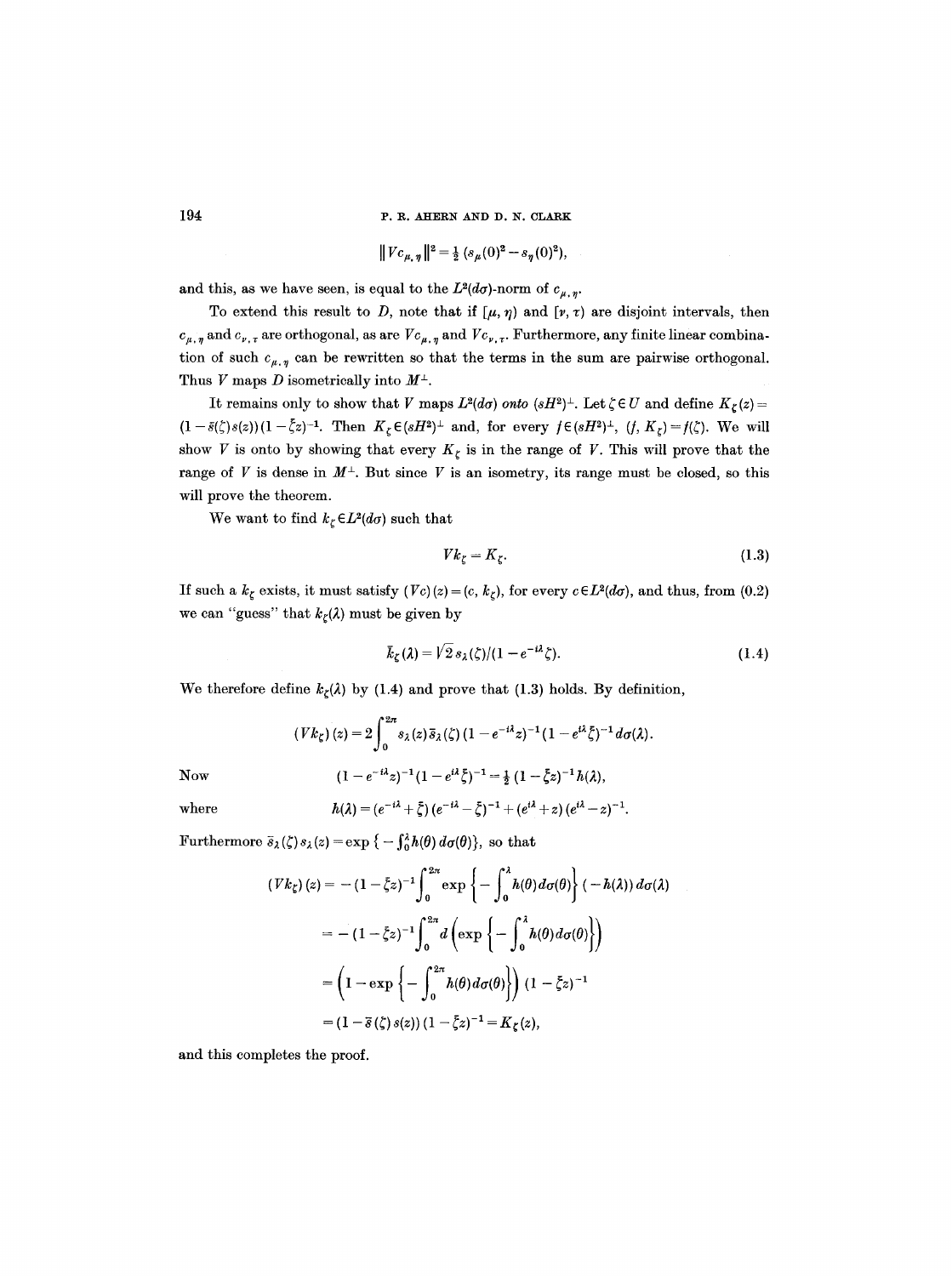2. *Atomic measures.* In this section, we assume  $\varphi(z)$  is of the form  $\varphi(z) = \Delta(z)$ . This is the same as assuming  $\varphi(z)=s(z)$ , where  $\sigma$  instead of being continuous, is a purely atomic measure, with masses  $r_i$  at the points  $e^{i\theta_i}$ .

Let us define a measure  $\tau$  on  $(0, \infty)$ , by  $d\tau(\lambda) = r_{N+1}d\lambda$  on the real interval  $[N, N+1]$ . Let  $\Delta_{\lambda}(z)$  denote the inner function

$$
\Delta_{\lambda}(z)=\exp\left\{-\sum_{j=1}^N r_j\frac{e^{i\theta_j}+z}{e^{i\theta_j}-z}-\left(\lambda-N\right)r_{N+1}\frac{e^{i\theta_{N+1}}+z}{e^{i\theta_{N+1}}-z}\right\},\,
$$

where N is the integral part of  $\lambda$ . Thus  $\Delta_0 \equiv 1$ , and  $\Delta_{\infty} = \Delta$ . Finally, we define  $h(z, \lambda) =$  $\sqrt{2} (1 - e^{-i\theta_{N+1}} z)^{-1}$ , where again N is the integral part of  $\lambda$ .

THEOREM 2.1. The operator V defined by

$$
(Vc)(z) = \int_0^\infty c(\lambda) \Delta_\lambda(z) h(z, \lambda) d\tau(\lambda)
$$
 (2.1)

*maps*  $L^2(d\tau)$  *isometrically onto*  $(\Delta H^2)^{\perp}$ .

The proof could be accomplished by appealing to the results of Sarason [8], but we prefer to outline a proof which is entirely analogous to that of Theorem 1.1.

*Proof.* Choose  $\mu < \eta$  and suppose  $N \le \mu < \eta \le N + 1$  for some non-negative integer N, and consider

$$
c_{\mu,\eta}(\lambda)=\chi_{\mu,\eta}(\lambda)\Delta_{\lambda}(0).
$$

0ne checks that *(V* 

$$
(c_{\mu,\,\eta})\,(z)=\frac{1}{\sqrt{2}}\,(\Delta_{\mu}(0)\,\Delta_{\mu}(z)-\Delta_{\eta}(0)\,\Delta_{\eta}(z)).
$$

Just as before, this last function is the projection of 1 on  $(\Delta_n H^2)^{\perp} \ominus (\Delta_\mu H^2)^{\perp}$ , so that one may verify that  $||Vc_{\mu, \eta}|| = ||c_{\mu, \eta}||$ . If  $[\mu, \eta)$  and  $[v, \tau)$  are disjoint intervals of the above type, then  $c_{\mu,\eta}$  and  $c_{\nu,\tau}$  are orthogonal, as are  $Vc_{\mu,\eta}$  and  $Vc_{\nu,\tau}$ . We may conclude that V maps a dense linear subspace of  $L^2(d\tau)$  isometrically into  $(\Delta H^2)^{\perp}$ , and it follows, as above that V maps  $L^2(d\tau)$  isometrically into  $(\Delta H^2)^{\perp}$ .

To show that V maps  $L^2(d\tau)$  *onto*  $(\Delta H^2)^{\perp}$ , we try, as before, to find  $k_{\zeta} \in L^2(d\tau)$  such that

$$
(Vk_{\zeta})(z) = (1 - \overline{\Delta}(\zeta)\Delta(z))(1 - \overline{\zeta}z)^{-1}.
$$
\n(2.2)

Once again, such a  $k_{\zeta}$ , if it exists, must be given by  $k_{\zeta}(\lambda) = \overline{\Delta}_{\lambda}(\zeta)\overline{h}(\zeta, \lambda)$ . To check that this  $k<sub>\zeta</sub>$  satisfies (2.2), we consider

$$
\int_{N}^{N+1} \Delta_{\lambda}(z) h(z, \lambda) \overline{\Delta}_{\lambda}(\zeta) \overline{h}(\zeta, \lambda) d\tau(\lambda).
$$

This integral is equal to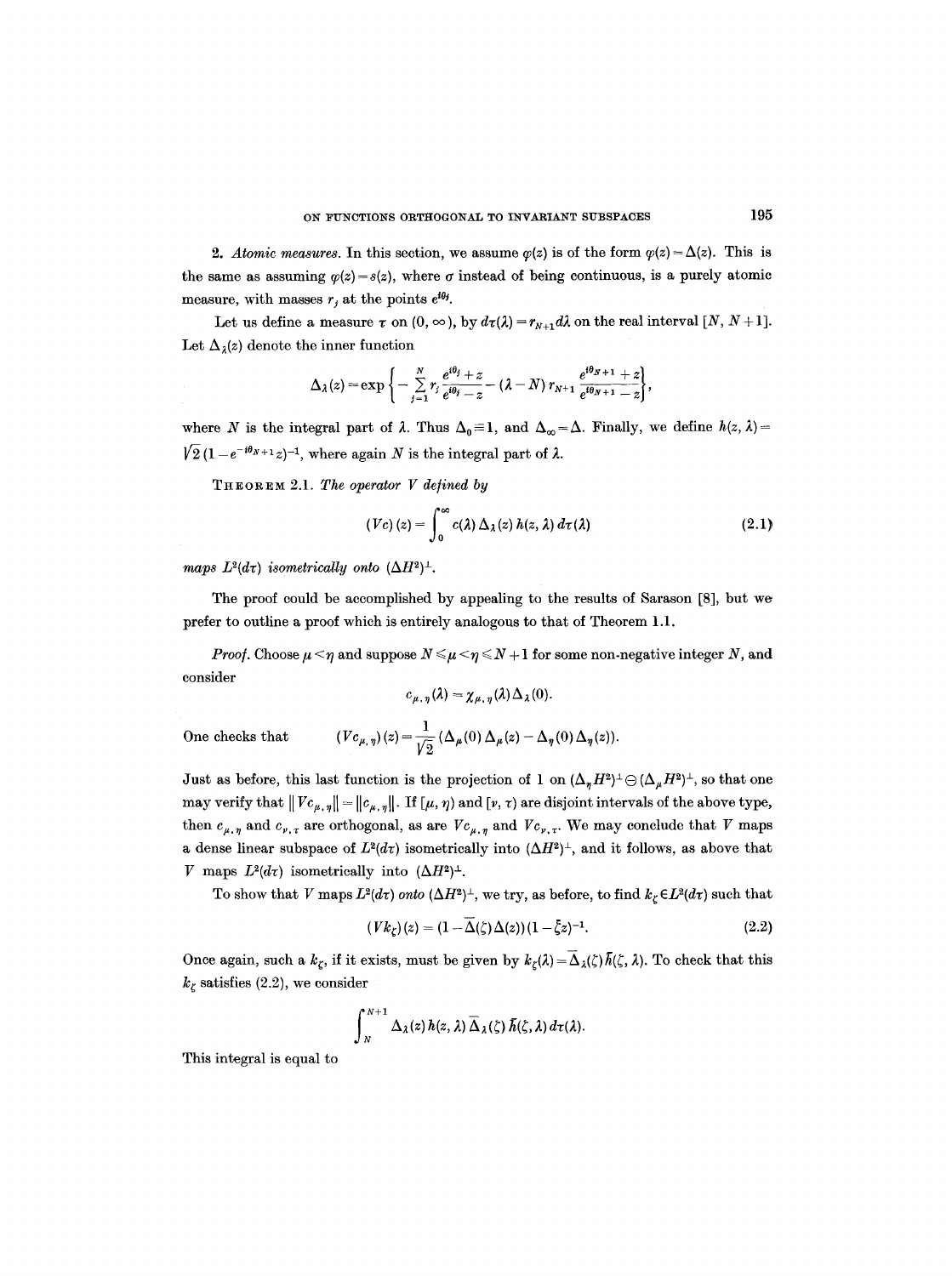$$
(\bar{\Delta}_N(\zeta)\Delta_N(z)-\bar{\Delta}_{N+1}(\zeta)\Delta_{N+1}(z))(1-\bar{\zeta}z)^{-1},
$$

and hence

$$
\int_0^{N+1} \bar{\Delta}_{\lambda}(\zeta) \Delta_{\lambda}(z) \bar{h}(\lambda, \zeta) h(\lambda, z) d\tau(\lambda) = (1 - \bar{\Delta}_{N+1}(\zeta) \Delta_{N+1}(z)) (1 - \bar{\zeta} z)^{-1}.
$$
 (2.3)

Letting  $N \rightarrow \infty$  in (2.3), yields (2.2) and this completes the proof.

**3.** The general case. Let  $\varphi$  be a general inner function, of the form  $\varphi = Bs\Delta$ , where B is a Blaschke product with zeros  $\{a_k\}$ , s is a singular inner function whose associated measure  $\sigma = \sigma_s$  is continuous, and  $\Delta$  is a singular inner function with a purely atomic measure having masses  $r_i$  at the points  $e^{i\theta_j}$ ,  $j = 1, 2, ...$ .

Let  $\sigma_B$  be the measure on the positive integers that assigns the mass  $1 - |a_k|$  to the integer k, and let  $\sigma_{\Delta}$  denote the measure  $\tau$  of the last section, i.e.  $d\sigma_{\Delta} = r_{N+1}d\lambda$  on [N, N + 1]. As we have seen, we have an isometry  $V_B$  of  $L^2(d\sigma_B)$  onto  $(BH^2)^{\perp}$  given by (0.1); an isometry  $V_s$  of  $L^2(d\sigma_s)$  onto  $(sH^2)^{\perp}$ , given by (0.2); and an isometry  $V_{\Delta}$  of  $L^2(d\sigma_{\Delta})$  onto  $(\Delta H^2)^{\perp}$ , given by  $(2.1)$ .

THEOREM 3.1. *Define* 

$$
V: L^2(d\sigma_B) \times L^2(d\sigma_s) \times L^2(d\sigma_A) \to (Bs\Delta H^2)^{\perp}
$$
  

$$
V(c_B, c_s, c_\Delta) = V_B c_B + BV_s c_s + BsV_\Delta c_\Delta.
$$
 (3.1)

*Then V is an isometry onto*  $(Bs\Delta H^2)^{\perp}$ *.* 

*Proo/.* The proof is an immediate consequence of Theorems 1.1, 2.1 and the following easy

LEMMA 3.1. *If*  $\varphi_1$ ,  $\varphi_2$  are inner functions,

$$
(\varphi_1 \varphi_2 H^2)^{\perp} = (\varphi_1 H^2)^{\perp} \oplus \varphi_1 (\varphi_2 H^2)^{\perp}.
$$

(Here  $\oplus$  denotes orthogonal direct sum.)

*Proo/.* Recalling that multiplication by an inner function is an isometry, we have

$$
H^2=(\varphi_2H^2)\oplus(\varphi_2H^2)^\perp,
$$
 so that 
$$
\varphi_1H^2=\varphi_1\varphi_2H^2\oplus\varphi_1(\varphi_2H^2)^\perp
$$

i.e., 
$$
H^2=\varphi_1H^2\oplus(\varphi_1H^2)^{\perp}=\varphi_1\varphi_2H^2\oplus\varphi_1(\varphi_2H^2)^{\perp}\oplus(\varphi_1H^2)^{\perp},
$$

and the conclusion of the lemma is clear.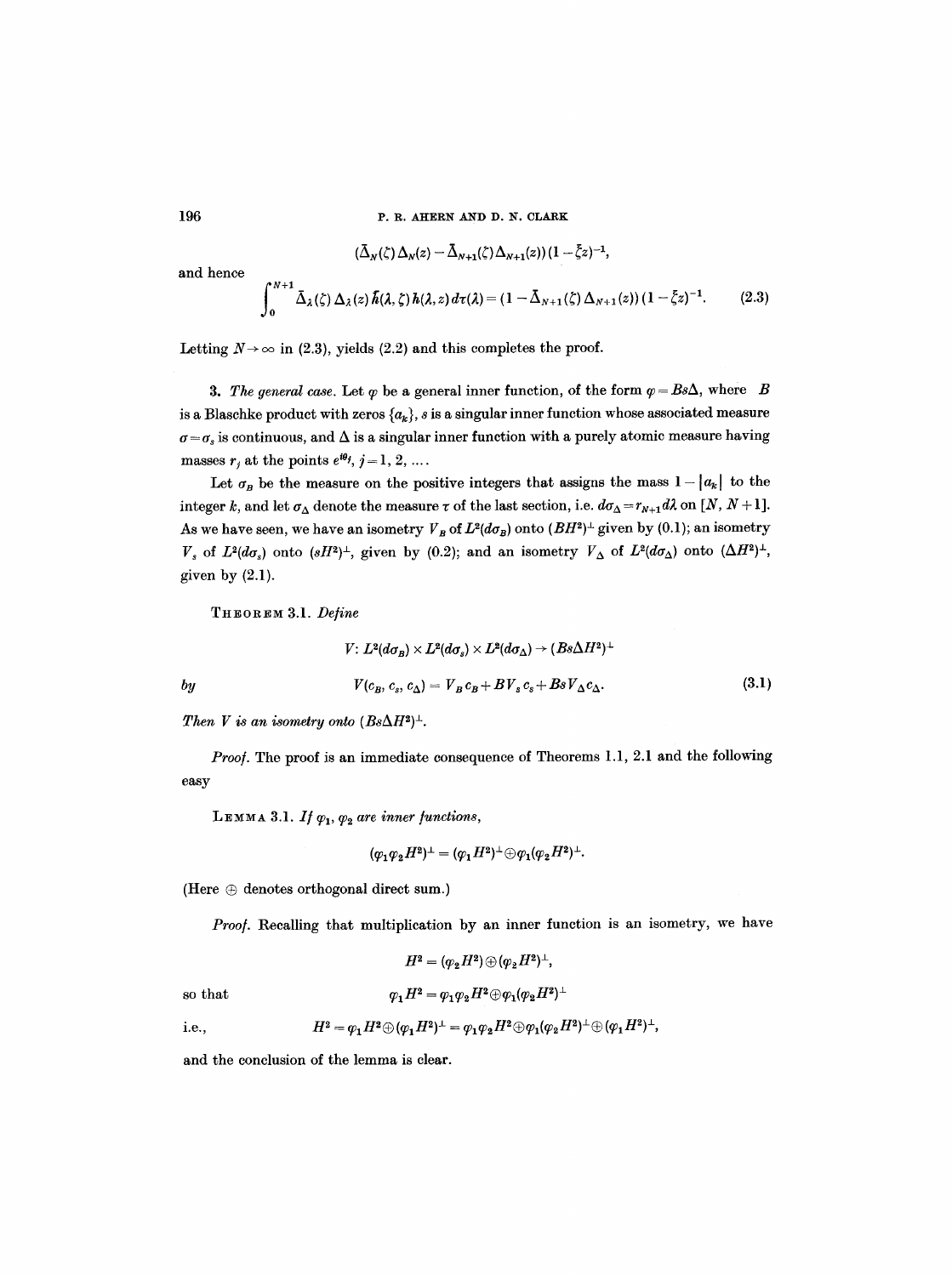4. Inversion formula. In this section we prove the following inversion formula for the operator V.

THEOREM 4.1. *If*  $f \in (\varphi H^2)^{\perp}$ *, then* 

$$
V^* f (= V^{-1} f) = (c_B, c_s, c_\Delta),
$$

where 
$$
c_B(n) = \int_0^{2\pi} f(e^{i\theta}) \, \bar{B}_n(e^{i\theta}) \, (1 - a_n e^{-i\theta})^{-1} (1 + |a_n|)^{\frac{1}{2}} d\theta;
$$

 $c_s(\lambda)$  is the limit in  $L^2(d\sigma_s)$ , as  $r\rightarrow 1-0$ , of the functions

$$
V_{s,\tau}^* f = \int_0^{2\pi} f(e^{i\theta}) \, \bar{B}(e^{i\theta}) \, \bar{s}_{\lambda}(re^{i\theta}) \, (1 - e^{i\lambda} re^{-i\theta})^{-1} \sqrt{2} \, d\theta; \tag{4.1}
$$

and  $c_{\Delta}(\lambda)$  is the limit in  $L^2(d\sigma_{\Delta})$ , as  $r \to 1 - 0$ , of the functions

$$
V_{\Delta,\,r}^* = \int_0^{2\pi} f(e^{i\theta}) \,\overline{B}(e^{i\theta}) \,\overline{\Delta}_{\lambda}(re^{i\theta}) \,\overline{\Delta}_{\lambda}(re^{i\theta},\lambda) \sqrt{2} \,d\theta. \tag{4.2}
$$

*Proof.* The instance  $\varphi = B$  of Theorem 4.1 is obvious from the remarks in the introduction and the simple properties of orthonormal bases. Let us begin, therefore, by considering. the case  $\varphi = s$ . Denote by  $k(re^{i\theta}, \lambda)$  the function

$$
\sqrt{2} s_{\lambda} (re^{i\theta})/(1-re^{-i\lambda}e^{i\theta})
$$

and define a map  $V_r: L^2(d\sigma) \rightarrow H^2$ , by

$$
(V_r c) (e^{i\theta}) = \int_0^{2\pi} c(\lambda) k(re^{i\theta}, \lambda) d\sigma(\lambda).
$$

Then  $V_r$  converges to V strongly as  $r \rightarrow 1$ , hence  $V_r^*$  converges weakly to  $V^*$  as  $r \rightarrow 1$ . Now we are considering  $V^*: H^2 \rightarrow L^2(d\sigma)$ , so that  $V^* \equiv 0$  on  $sH^2$  and  $V^* = V^{-1}$  on  $(sH^2)^{\perp}$ . The adjoint of  $V_r$  is easily computed to be the operator  $V_{s,r}^*$  defined in (4.1) above (of course here  $B(e^{i\theta})\equiv 1$ ). Thus to prove the theorem in the case  $\varphi=s$ , it suffices to prove that  $V_{s,r}^*$ converges strongly to  $V^*$ , as  $r \rightarrow 1$ .

To prove this, let  $W_{\zeta}$  be defined by  $W_{\zeta}(z)=(1-\overline{\zeta}z)^{-1}$ . It is easy to calculate that if  $\zeta \in U$ ,

$$
(V_r^* W_{\zeta})(\lambda) = \bar{k}(r\zeta, \lambda) = k_{r\zeta}(\lambda).
$$

It is also clear that  $k_{r\zeta}$  converges to  $k_{\zeta}$  in  $L^2$  norm (even in the uniform norm) as r converges to 1. Thus the  $V_r^*$  have uniformly bounded norms and converge strongly on a complete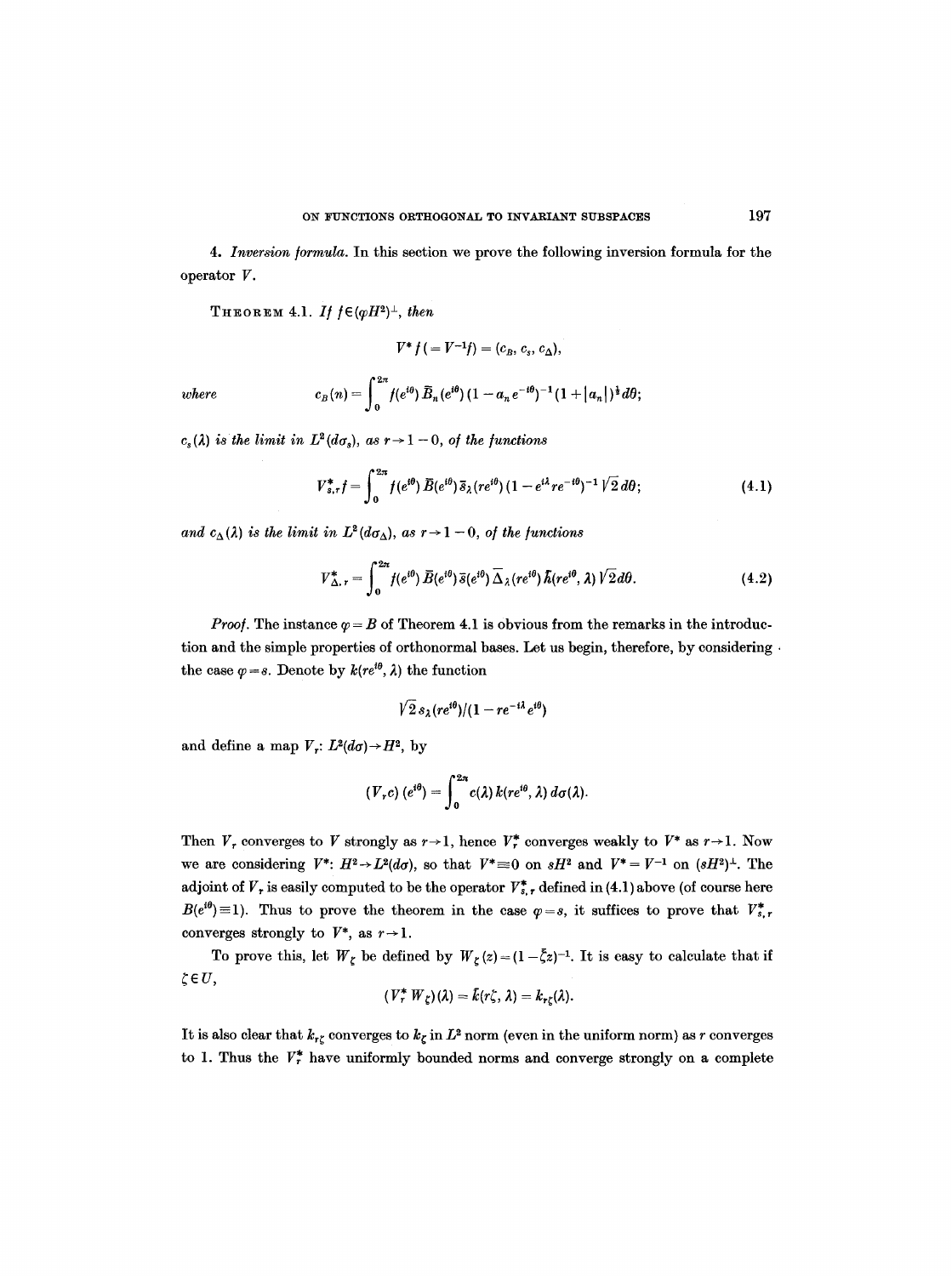set in  $H^2$ . It follows that  $\lim_{r\to 1} V_r^*$  exists in the strong operator topology. Of course the limit must be  $V^*$ , and this completes the proof in the case  $\varphi = s$ .

Next consider the case  $\varphi = \Delta$ . If we let  $k(z, \lambda) = \Delta_{\lambda}(z)h(z, \lambda)$  and  $V_r: L^2(d\tau) \rightarrow H^2$  be given by

$$
(V_r c) (e^{i\theta}) = \int_0^{\infty} c(\lambda) k(re^{i\theta}, \lambda) d\tau(\lambda),
$$

then  $V_r \rightarrow V$  strongly as  $r \rightarrow 1$ , so  $V_r^*$  tends to  $V^*$  weakly. Again  $V_r^*$  is given by (4.2) above (if one again recalls that this time  $B = s = 1$ ). Thus we must again prove  $V<sup>*</sup><sub>r</sub>$  converges strongly to 0 on  $\Delta H^2$  and to  $V^{-1}$  on  $(\Delta H^2)^{\perp}$ .

As in the case  $\varphi=s$ , one checks that  $W_{\zeta}(z)=(1-\bar{\zeta}z)^{-1}$  satisfies  $V^*_{r}W_{\zeta}$  tends to  $k_{\zeta}$ strongly. Since the  $V_r^*$  are norm bounded and converge strongly on a dense set,  $\lim_{r\to 1} V_r^*$  $V^*$  exists in the strong operator topology. That  $V^*=0$  on  $\Delta H^2$  and  $V^*=V^{-1}$  on  $(\Delta H^2)^{\perp}$ follow as in the case  $\varphi = s$ .

The proof of Theorem 4.1 in the general case now follows from

LEMMA 4.1. Let  $P_B, P_s, P_{\Delta}$  be the projections onto  $(BH^2)^{\perp}$ ,  $(sH^2)^{\perp}$  and  $(\Delta H^2)^{\perp}$ . If  $f \in (pH^2)^{\perp}$ , then

$$
f = P_B f + B P_s \overline{B} f + B s P_{\Delta} \overline{B} s f.
$$

*Proof.* We know from Lemma 3.1 that  $f = f_1 + Bf_2 + Bsf_3$ , where  $f_1 \in (BH^2)^{\perp}, f_2 \in (sH^2)^{\perp}$ and  $f_3 \in (\Delta H^2)^{\perp}$ . That  $P_B f = f_1$  is clear. Multiply by  $\overline{B}$  to get

$$
\overline{B}f = \overline{B}f_1 + f_2 + sf_3.
$$

Apply  $P_s$  and obtain  $f_2=P_s\bar{B}f$ . Now multiply by  $\bar{s}$  and apply  $P_{\Delta}$  to get  $f_3=P_{\Delta}B\bar{s}f$ . This proves the lemma and completes the proof of Theorem 4.1.

#### **Part** II

5. The restricted shift. Let  $\varphi = B \circ \Delta$  be an inner function, and V the isometry of  $L^2(d\sigma_B) \times L^2(d\sigma_S) \times L^2(d\sigma_A)$  onto  $(\varphi H^2)^{\perp}$  described in the last sections. We consider the restricted shift operator T on  $(\varphi H^2)^{\perp}$  defined by

$$
Tf = Pzf, \quad f \in (qH^2)^{\perp}
$$

where P is the projection onto  $(\varphi H^2)^{\perp}$ . We wish to determine the operator  $V^* TV$ , unitarily equivalent to  $T$  under  $V$ .

The results below are to be compared with Sarason's [8] for the case  $\varphi = \Delta$ ,  $r_j = 0$ ,  $j=2, 3, ..., \theta_1=0$ , except that Sarason considers  $(I+T)^{-1}$  and, in our case,  $I+T$  may not, in general, possess a bounded inverse.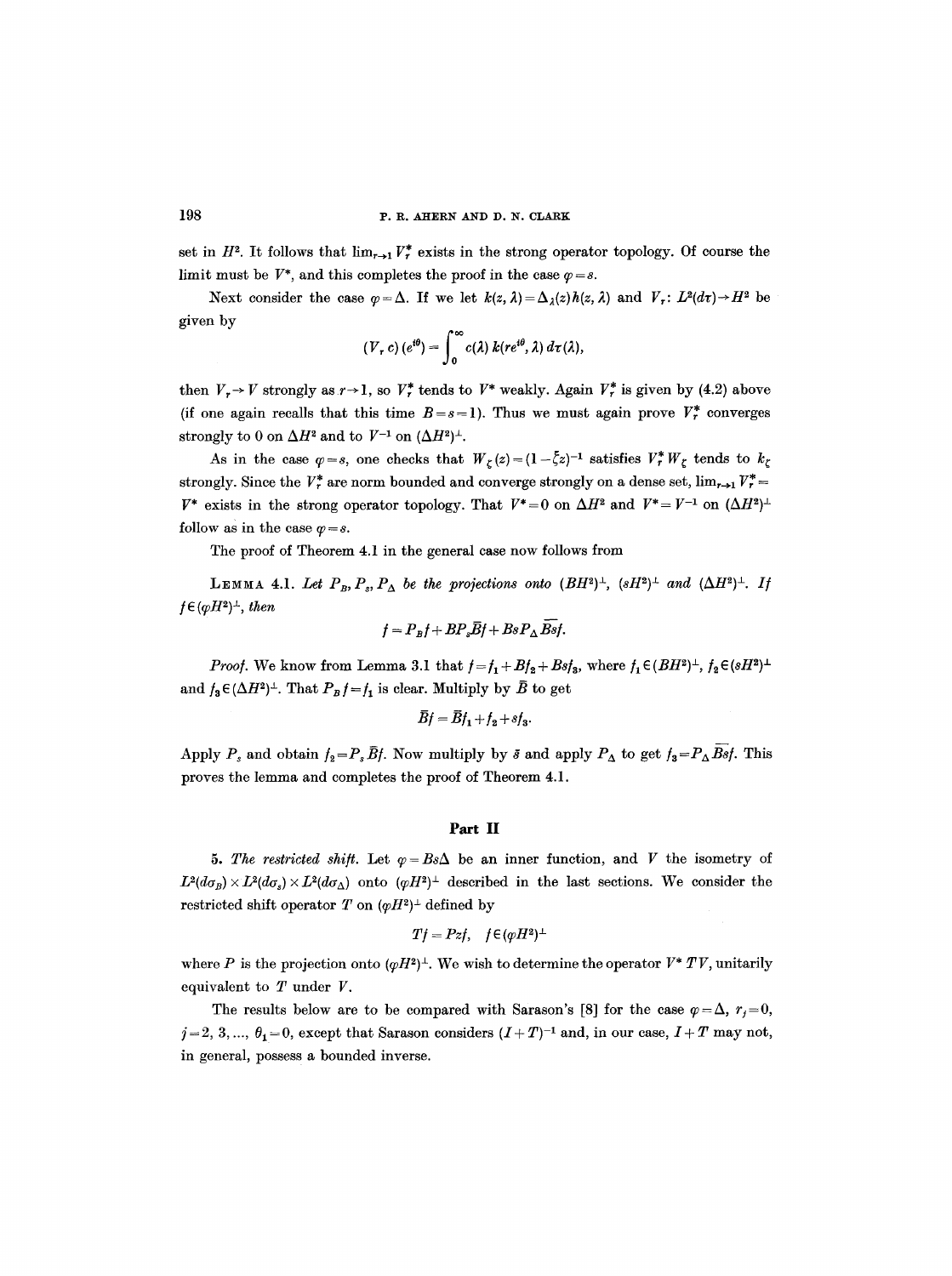We begin with the case in which  $\varphi = s$  is a singular inner function whose associated measure  $\sigma$  is continuous. Define an integral operator  $K: L^2(d\sigma) \rightarrow L^2(d\sigma)$ , by

$$
(K_s c)(\lambda) = 2 \int_0^{\lambda} e^{\sigma(t) - \sigma(\lambda)} c(t) d\sigma(t).
$$
 (5.1)

Define  $M_s$  to be the multiplication operator on  $L^2(d\sigma)$  given by

$$
(M_s c)(\lambda) = e^{i\lambda} c(\lambda).
$$

We have the following

THEOREM 5.1. *If*  $\varphi = s$ ,  $V^* TV = (I - K_s) M_s$ .

*Proof.* Take  $c \in L^2(d\sigma)$ ; we show that  $(TV)c = V(I-K_s)M_s c$ . First, note that, writing down  $(VK_sM_s)c$  from (0.2) and (5.1), and reversing the order of integration, we obtain

$$
(VK_s M_s)c=2\sqrt{2}\int_0^{2\pi}\left[\int_t^{2\pi}e^{-\sigma(\lambda)}s_\lambda(z)(1-e^{-i\lambda}z)^{-1}d\sigma(\lambda)\right]e^{\sigma(t)+it}c(t)\,d\sigma(t).
$$

Now, from (1.2), the inside integral in this equation is equal to

$$
\frac{1}{2} \left( s_t(z) e^{-\sigma(t)} - s_{2\pi}(z) e^{-\sigma(2\pi)} \right).
$$
  
It follows that 
$$
\left( V K_s M_s c \right)(z) = \sqrt{2} \int_0^{2\pi} s_t(z) e^{it} c(t) d\sigma(t) + \alpha s(z), \tag{5.2}
$$

 $\alpha$  a constant. In addition, from (0.2),

$$
(VM_s c)(z) = \sqrt{2} \int_0^{2\pi} e^{i\lambda} c(\lambda) s_{\lambda}(z) (1 - e^{-i\lambda} z)^{-1} d\sigma(\lambda).
$$
 (5.3)

Subtracting (5.2) from (5.3), it follows easily that  $V(I-K_s)M_s c=zVc-\alpha s$ , and the conclusion follows.

Next we consider a singular inner function  $\Delta$ , or equivalently an  $s(z)$  with the measure  $\sigma$  replaced by a purely atomic measure  $\sigma_{\Delta}$  with masses  $r_j$  at the points  $e^{i\theta_j}$ . Let  $d\tau$  be the measure on  $[0, \infty]$  defined in Section 2 above. We define an operator  $K_{\Delta}: L^2(d\tau) \to L^2(d\tau)$ , by

$$
(K_{\Delta}c)(\lambda) = 2 \int_0^{\lambda} c(t) \left(\Delta_{\lambda}(0)/\Delta_t(0)\right) d\tau(t),
$$

and a multiplication (=diagonal) operator  $M_{\Delta}$ :  $L^2(d\tau) \rightarrow L^2(d\tau)$ , by

$$
(M_{\Delta}c)(\lambda) = e^{i\theta_N + 1}c(\lambda) \quad \text{for} \ \ N \leq \lambda < N + 1.
$$

If  $V: L^2(d\tau) \rightarrow (\Delta H^2)^{\perp}$  is the isometry described in Theorem 2.1, then we have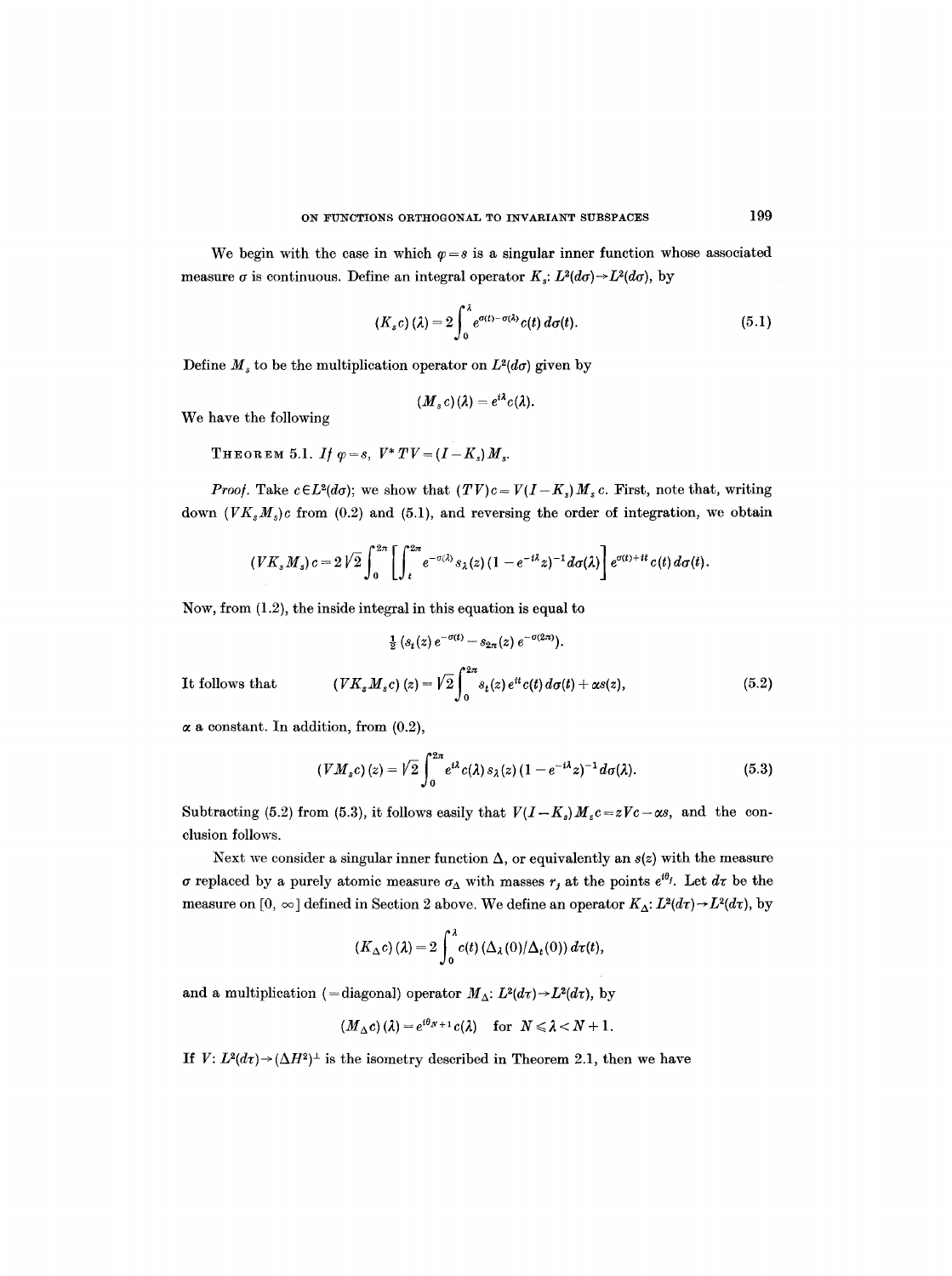THEOREM 5.2. If  $\varphi = \Delta$ ,  $V^* TV = (I - K_A) M_A$ .

*Proo/.* The proof is formally the same as that of Theorem 5.1, and hence will be omitted. In place of (1.2) it uses the equation

$$
\int_t^{\infty} \Delta_t(0) \Delta_{\lambda}(z) h(z, \lambda) d\tau(\lambda) = \frac{1}{\sqrt{2}} [\Delta_t(0) \Delta_t(z) - \Delta(0) \Delta(z)]
$$

which was obtained in the course of the proof of Theorem 2.1.

Next we consider the case of a Blaschke product B, with zeros  $\{a_k\}$ . We assume, for simplicity that  $a_k = 0, k = 1, 2, ...$  Let  $\sigma_B$  be the purely atomic measure considered above:  $\sigma({k})=1- |a_{k}|$ . This time we define  $K_{B}: L^{2}(d\sigma_{B})\rightarrow L^{2}(d\sigma_{B})$  by

$$
(K_B c) (n) = \sum_{j=1}^n c(j) B_n(0)/B_j(0) (1+|a_j|) |a_j|^{-2} (1-|a_j|),
$$

and  $M_B$ :  $L^2(d\sigma_B) \rightarrow L^2(d\sigma_B)$ , by

$$
(\underline{M}_B c)(n) = a_n c(n).
$$

Then, if  $V$  is defined by  $(0.1)$ , we have

THEOREM 5.3. *If*  $\varphi = B$ ,  $V^* T V = (I - K_B) M_B$ .

Proof. Of course, the proof proceeds as in the proof of Theorem 5.1. One needs to know that

$$
\sum_{n=j}^{\infty} B_n(0) (1+|a_n|)^{\frac{1}{2}} B_n(z) (1-\bar{a}_n z)^{-1} (1-|a_n|) = (1+|a_j|)^{-\frac{1}{2}} [B_j(0) B_j(z)-B(0) B(z)];
$$

a fact that easily can be verified.

In the general case  $\varphi = Bs\Delta$ ,  $V^* TV$  takes the form

$$
V^*TV(c_B, c_s, c_\Delta) = (M_B c_B, M_s c_s, M_\Delta c_\Delta) + K(c_B, c_s, c_\Delta),\tag{5.4}
$$

where  $K$  is a quasi-nilpotent operator of Hilbert-Schmidt class. Neither the precise form of  $K$  nor the complete proof of  $(5.4)$  will be given here. The derivation is similar to that of Section 3 above. The remainder of this section will be devoted to applications of (5.4).

Let  $u(e^{i\theta})$  be a continuous function on  $\partial U$ . The operator  $T_u: (\varphi H^2)^{\perp} \to (\varphi H^2)^{\perp}$  is defined by

$$
T_uf=Puf,\quad f\in (\varphi H^2)^{\perp}.
$$

The following applications of (5.4) are based upon the fact that the analogue of (5.4) above holds for  $T_u$ ; i.e., that  $V^* T_u V(c_B, c_s, c_\Delta)$  is given by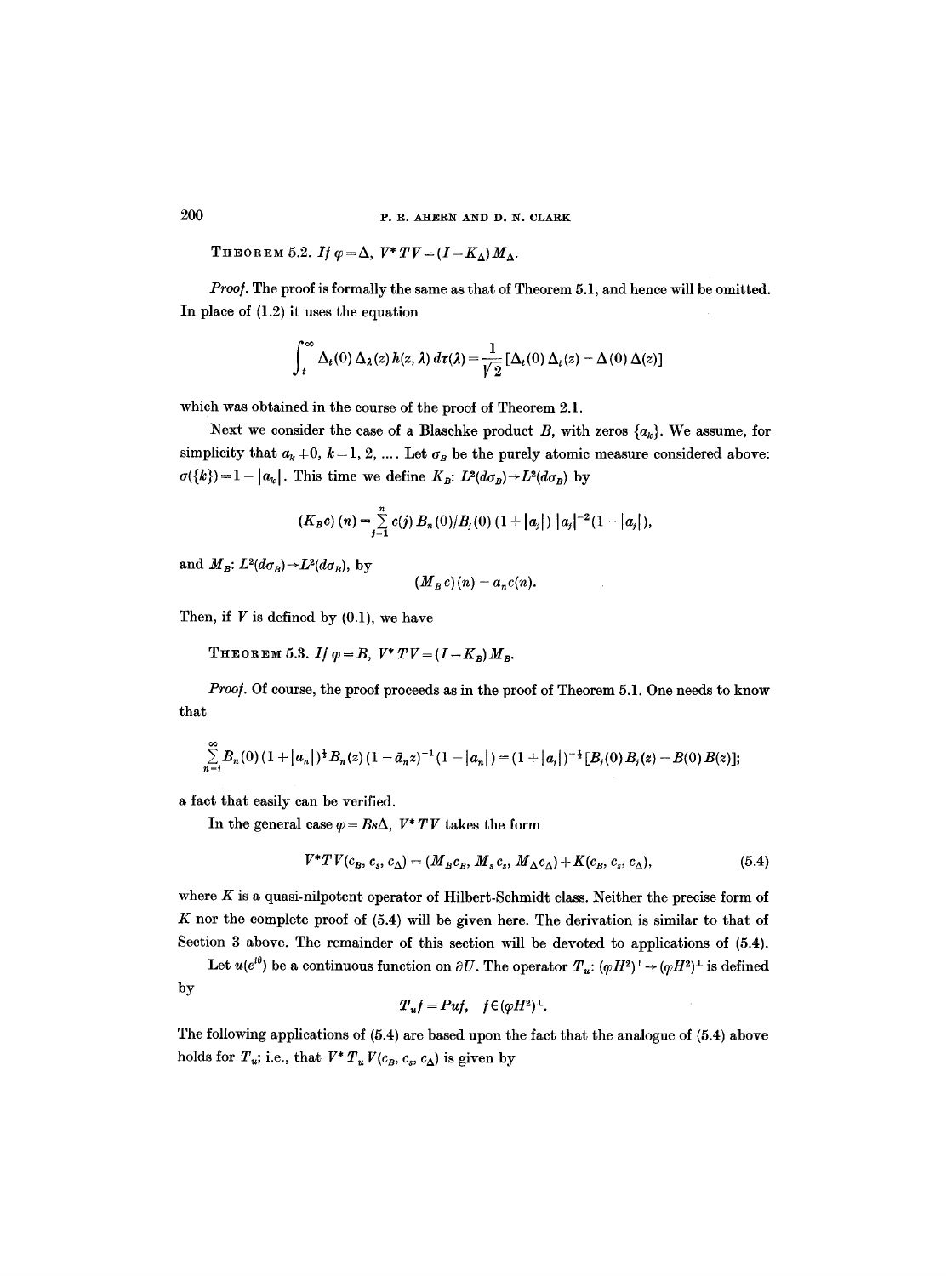ON FUNCTIONS ORTHOGONAL TO INVARIANT SUBSPACES 201

$$
(u(M_B)c_B, u(M_s)c_s, u(M_\Delta)c_\Delta) + K'(c_B, c_s, c_\Delta), \qquad (5.5)
$$

where  $K'$  is compact, and where we assume u has been extended in some way to a continuous function  $u(z)$  in  $|z| \leq 1$ .

To prove (5.5), choose polynomials  $p_n(z, \bar{z})$  which tend uniformly to  $u(z)$  in  $|z| \leq 1$ . The analogue of (5.5) with u replaced by  $p_n$  is easily seen to follow from (5.4); and then (5.5) follows by taking uniform limits.

For our first application, let  $sp_F(S)$  denote the Fredholm spectrum of an operator S, and let supp  $\varphi$  denote the support of the inner function  $\varphi$ . That is, supp  $\varphi$  is the closure of the union of the set of zeros of B, the points  $e^{i\theta_j}$ , and the support of  $\sigma$ .

COROLLARY 5.1.  $\text{sp}_F(T_u) = \text{sp}_F(u(M)) = u(\text{supp }\varphi) \cap \partial U.$ 

The corollary is a straightforward consequence of (5.5). Through similar reasoning, we may obtain several of the results of Moeller [7], Foias and Mlak [4] and Fuhrmann [5]. If, in addition,  $u$  is a trigonometric polynomial, then  $K'$  in (5.5) is Hilbert-Schmidt and so we may obtain information on when  $T_u \in c_n$  with  $p \geq 2$ ; for similar results, see Clark [2].

As a final application of (5.5), we mention

THEOREM 5.4.  $T_u$  is compact if and only if  $u(e^{i\theta}) = 0$  for  $e^{i\theta} \in \text{supp } \varphi \cap \partial U$ .

A curious corollary is obtained by noting that, if  $u \in A$ , the algebra of continuous, analytic functions in  $\bar{U}$ ,  $T_u$  is compact if and only if  $u\bar{\varphi} \in H^{\infty} + C$ ; [9], where C denotes the space of continuous functions on  $\partial U$ .

COROLLARY 5.2. If  $u \in A$ , then  $u\tilde{\varphi} \in H^{\infty} + C$  if and only if  $u\tilde{\varphi} \in C$ .

**6.** Classes of functions which span  $(\varphi H^2)^{\perp}$ . In this section, we consider two classes of functions in  $(\varphi H^2)^{\perp}$ . If  $\varphi = Bs\Delta$ , let  $F_1$  denote the set of all inner functions  $\psi$  having one of  ${\rm the \;\; forms}\;\; \psi=1,\; \psi=B_n,\; \, n=1,\, 2,\,...,\; \psi=Bs_\lambda,\; 0\leqslant \lambda\leqslant 2\pi,\; {\rm or} \;\; \psi=Bs\Delta_\lambda,\; 0\leqslant \lambda\leqslant \infty. \;\; {\rm Let} \;\; F_2$ denote the set of functions  $Y^*f$ , where  $f \in F_1$ , and Y is the shift operator on all of  $H^2$ :

We will prove

$$
Yg = zg, \quad g \in H^2.
$$

**THEOREM 6.1.** The set PF<sub>1</sub> of projections on  $(\varphi H^2)^{\perp}$  of the functions in  $F_1$  spans  $(\varphi H^2)^{\perp}$ .

THEOREM 6.2. The set  $F_2$  spans ( $\varphi H^2$ )<sup> $\perp$ </sup>.

Theorem 6.2 has a very simple corollary which was conjectured by Douglas, Shapiro and Shields [3]: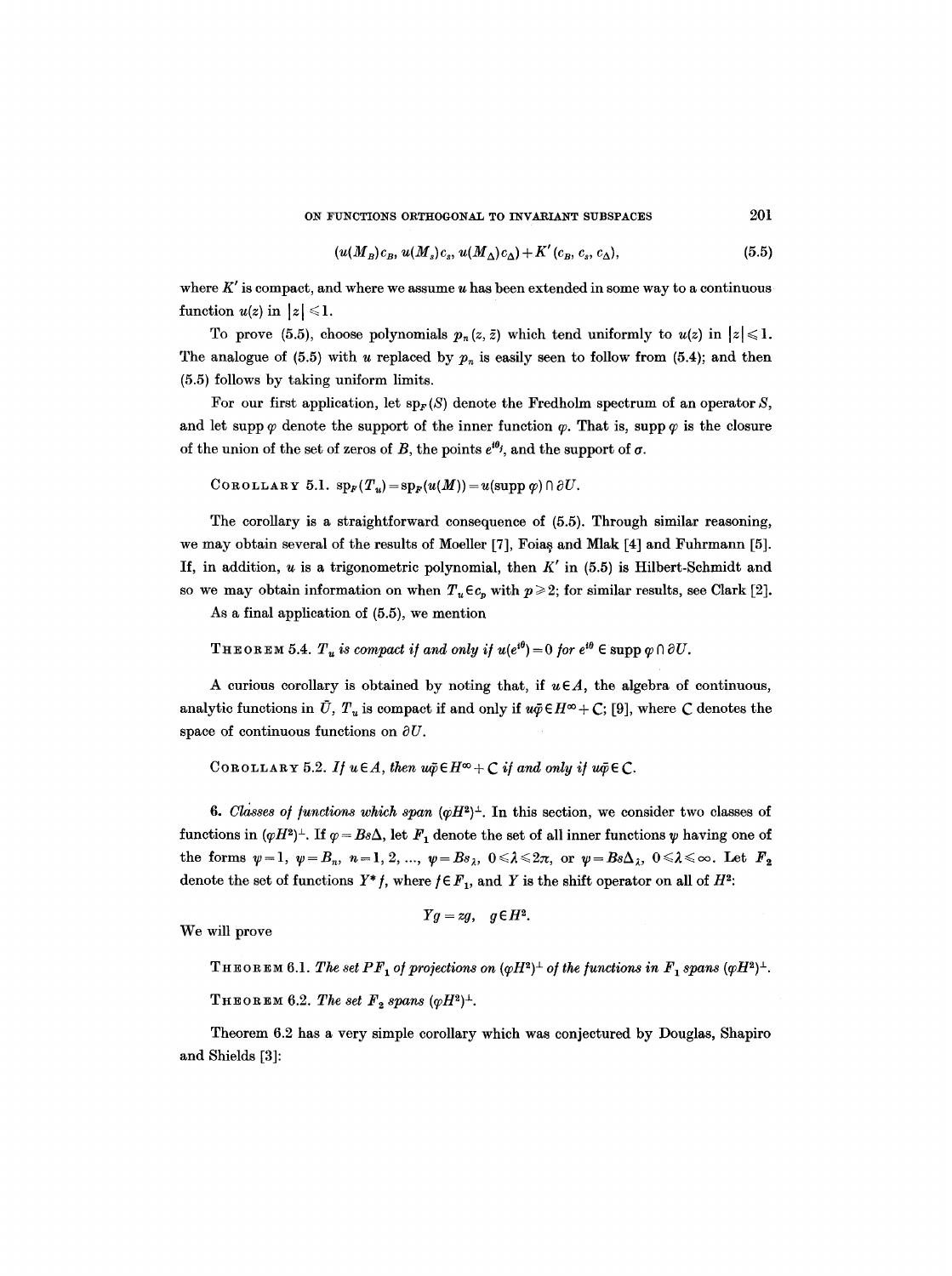COROLLARY 6.1. If  $\varphi$  is not of the form  $\varphi=e^{in\theta}$ , then  $\{Y^*\psi\}$  spans  $(\varphi H^2)^{\perp}$ , for  $\psi$  a *divisor of*  $\varphi, \psi \neq \varphi$ .

Clearly, if  $\varphi = e^{in\theta}$ , the function  $Y^*\varphi = e^{i(n-1)\theta}$  is orthogonal to  $Y^*\psi$  for  $\psi = e^{im\theta}$ ,  $0 \leqslant m \leq n$ .

Theorem 6.1 is a corollary of the proofs of Theorems 1.1, 2.1 and 3.1. Theorem 6.2 follows easily from Theorem 6.1 as we shall see below.

*Proof of Theorem* 6.1. As usual, we consider first the case  $\varphi = s$ . In that case, the projection of the function  $s_{\lambda}(0)s_{\lambda}(z)$  on  $(sH^2)^{\perp}$  is

$$
s_{\lambda}(0)s_{\lambda}(z) - s_{2\pi}(0)s_{2\pi}(z) = Vc_{\lambda, 2\pi}.
$$
\n(6.1)

An obvious modification of Lemma 1.1 shows that the  $c_{\lambda, 2\pi}$  span  $L^2(d\sigma)$  and hence the result follows from the fact that  $V$  is an isometry.

In case  $\varphi = \Delta$ , set  $c_{\mu}(\lambda) = \chi_{(\mu,\infty)}(\lambda)\Delta_{\lambda}(0)$ . Then, if N is the integral part of  $\mu$ , we have

$$
c_{\mu}(\lambda) = c_{\mu,N+1}(\lambda) + \sum_{j=N+1}^{\infty} c_{j,j+1}(\lambda),
$$

in the notation of Section 2 above. Thus,

$$
V c_{\mu}(\lambda) = \frac{1}{\sqrt{2}} \left[ \Delta_{\mu}(0) \Delta_{\mu} - \Delta_{N+1}(0) \Delta_{N+1} + \sum_{j=N+1}^{\infty} (\Delta_{j}(0) \Delta_{j} - \Delta_{j+1}(0) \Delta_{j+1}) \right]
$$
  
=  $\frac{1}{\sqrt{2}} [\Delta_{\mu}(0) \Delta_{\mu} - \Delta(0) \Delta],$ 

i.e.,  $Vc_{\mu}(\lambda)$  is the projection of  $(1/\sqrt{2})\Delta_{\mu}(0)\Delta_{\mu}$  on  $(\Delta H^{2})^{\perp}$ . Since the  $c_{\mu}$  clearly span  $L^{2}(d\tau)$ , the result follows.

For the case  $\varphi = B$ , let  $B_n(z)$  denote the product of the first  $n-1$  factors of B. Then, as is seen from (0.1) and a simple computation,  $PB_n = V{c_j}$ , where

$$
c_j = \begin{cases} 0 & \text{if } j < n \\ (1 + |a_j|)^{\frac{1}{2}} & \text{if } j = n \\ \prod_{n=1}^{j-1} |a_p| (1 + |a_p|)^{\frac{1}{2}} & \text{if } j > n. \end{cases}
$$

Hence the characteristic function of the integer  $n$  is given by the inverse image under  $V$ of the function  $(1+|a_n|)^{-\frac{1}{2}}[B_n(z)-|a_n|B_{n+1}(z)]$ . Since those characteristic functions span  $L^2(d\sigma_B)$ , it follows that the  $PB_n$  span  $(BH^2)^{\perp}$ .

For the general case of Theorem 6.1, let  $P_{\varphi}$ ,  $P_{B}$ ,  $P_{s}$  and  $P_{\Delta}$  be the projections on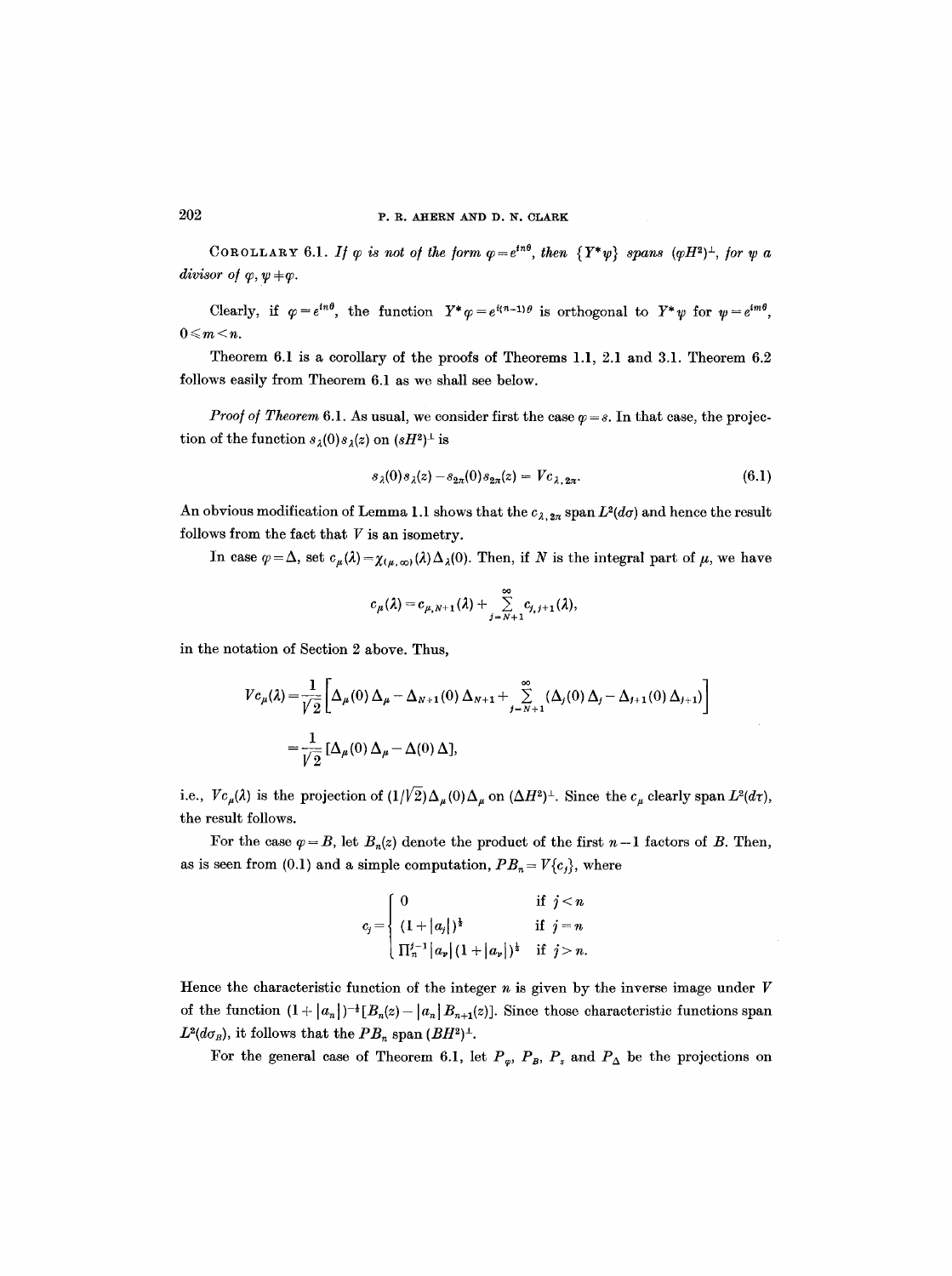$(\varphi H^2)^{\perp}$ ,  $(BH^2)^{\perp}$ ,  $(sH^2)^{\perp}$  and  $(\Delta H^2)^{\perp}$  respectively. If  $g \in (\varphi H^2)^{\perp}$  and  $(g, P_{\varphi} \psi) = 0$  for all  $\psi$  in  $F_1$ , then, in particular,

$$
0 = (g, P_{\varphi} Bs \Delta_{\lambda}) = (g, Bs P_{\Delta} \Delta_{\lambda}) = (P_{\Delta} Bsg, P_{\Delta} \Delta_{\lambda}),
$$

so that  $P_{\Delta}$   $\overline{Bsg}=0$ . By Lemma 4.1, we may thus assume that  $g \in (BsH^2)^{\perp}$ . With this assumption and  $g \perp P_{\varphi} F_1$ , we have

$$
0 = (g, P_{\varphi} Bs_{\lambda}) = (g, BP_s s_{\lambda}) = (P_s \overline{B}g, P_s s_{\lambda})
$$

and this implies  $P,~\bar{B}q = 0$ . Again by Lemma 4.1, we may now assume  $q \in (BH^2)^{\perp}$ . But then,

$$
0=(g,P_{\varphi}B_n)=(g,P_BB_n)
$$

and this implies  $g=0$ , by the case  $\varphi = B$  above. This proves Theorem 6.1.

*Proof of Theorem 6.2.* Let  $F_3$  denote the set of functions of the form  $g(z)+c\varphi$ , where  $g \in (\varphi H^2)^{\perp}$  and c is an arbitrary constant. By (6.1), Theorem 6.1 states that  $F_3$  is the  $H^2$ closure of the span of  $F_1$ . Since  $Y^*$  is a contraction map, it follows that the span of  $Y^* F_1 = F_2$  is dense in  $Y^* F_3$ . Now the set  $Y^* F_3$  exactly covers  $(\varphi H^2)^{\perp}$ . In fact, if T (the restricted shift on  $(\varphi H^2)^{\perp}$  has no nullspace, then  $Y^* M^{\perp}$  covers  $M^{\perp}$ , and if T does have a nullspace then that nullspace  $(=(\varphi H^2)^{\perp} \ominus Y^*(\varphi H^2)^{\perp})$  is equal to the one-dimensional span of the vector  $Y^*\varphi$ . In either case,  $F_2$  spans  $(\varphi H^2)^{\perp}$ .

*Proof of Corollary* 6.1. It suffices, by Theorem 6.2 to prove that  $Y^*\varphi$  lies in the closed linear span of  $\{Y^*\psi\}$ . If  $\varphi$  is a finite Blaschke product, this may easily be accomplished directly, as in Section 3.2.1 of Douglas, Shapiro and Shields [3]. If  $\varphi$  is not a finite Blaschke product, we will prove the stronger statement that  $\varphi$  lies in the closure of the set of its proper divisors. In fact, in that case, the functions  $B_n s_\lambda \Delta_\mu$  tend to  $\varphi = B \hat{\alpha} \Delta$  in  $H^2$ as  $n \to \infty$ ,  $\lambda \to 2\pi$  and  $\mu \to \infty$ , as is easily seen. This completes the proof of Corollary 6.1.

*Added in proo]. T. L.* Kriete, III has independently obtained close analogues of the resuits of Sections 3 and 5 above. In work as yet unpublished, Kriete uses a somewhat different representation for  $s(z)$  and obtains a unitary map from  $(sH^2)^{\perp}$  to the L<sup>2</sup> space of Lebesgue measure on a certain interval.

#### **References**

- [1]. AHERN, P. R. & CLARK, D. N., Radial limits and invariant subspaces. Amer. J. Math., to appear.
- [2]. CLARK, D. N., On interpolating sequences and the theory of Hankel and Toeplitz matrices. *J. Funct. Anal., to appear.*